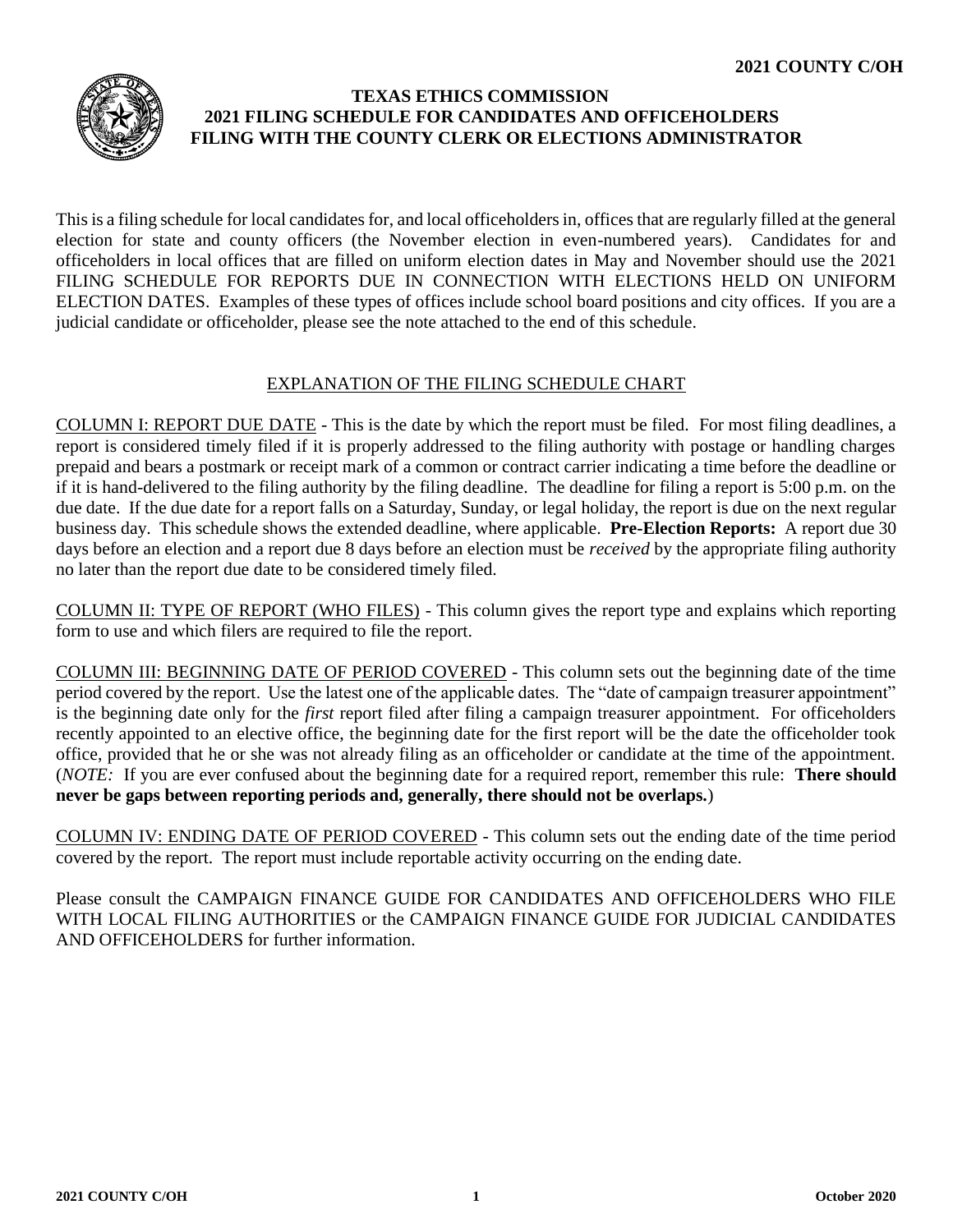| <b>COLUMNI</b>                     | <b>COLUMN II</b>                                                                                                                                                                                                                                                                                                                                                                                                                                        | <b>COLUMN III</b>                                                                                                            | <b>COLUMN IV</b>                        |
|------------------------------------|---------------------------------------------------------------------------------------------------------------------------------------------------------------------------------------------------------------------------------------------------------------------------------------------------------------------------------------------------------------------------------------------------------------------------------------------------------|------------------------------------------------------------------------------------------------------------------------------|-----------------------------------------|
| <b>DUE DATE</b>                    | <b>TYPE OF REPORT</b><br>(WHO FILES)                                                                                                                                                                                                                                                                                                                                                                                                                    | <b>BEGINNING DATE OF</b><br><b>PERIOD COVERED</b>                                                                            | <b>ENDING DATE OF</b><br>PERIOD COVERED |
| Friday,<br><b>January 15, 2021</b> | <b>January semiannual</b><br>[FORM C/OH or JC/OH]<br>(all candidates and officeholders,<br>except for officeholders who do<br>not have a campaign treasurer<br>appointment on file and who do<br>not exceed \$900 in contributions or<br>expenditures for the reporting<br>period)                                                                                                                                                                      | July 1, 2020, or<br>the date of campaign treasurer<br>appointment, or<br>the day after the date the last<br>report ended.    | December 31, 2020                       |
| Friday,<br><b>January 15, 2021</b> | <b>Annual report of unexpended</b><br>contributions<br>[FORM C/OH-UC]<br>(former candidates and former<br>officeholders who have filed a final<br>report and who retained<br>unexpended contributions or assets<br>purchased with contributions)                                                                                                                                                                                                        | January 1, 2020, or<br>the day after the date the final<br>report was filed.                                                 | December 31, 2020                       |
| Friday,<br>April 30, 2021          | <b>Personal Financial Statement</b><br>[FORM PFS]<br>(all officeholders, other than<br>county chairs)<br><b>NOTE:</b> Office holders of the<br>offices of district judge, district<br>attorney, and criminal district<br>attorney are required to file the<br>personal financial statement with<br>the Texas Ethics Commission.<br>Local Government Code Chapter<br>159 sets out the filing requirements<br>applicable to other local<br>officeholders. | January 1, 2020                                                                                                              | December 31, 2020                       |
| Thursday,<br><b>July 15, 2021</b>  | July semiannual<br>[FORM C/OH or JC/OH]<br>(all candidates and officeholders,<br>except for officeholders who do<br>not have a campaign treasurer<br>appointment on file and who do<br>not exceed \$930 in contributions or<br>expenditures for the reporting<br>period)                                                                                                                                                                                | January 1, 2021, or<br>the date of campaign treasurer<br>appointment, or<br>the day after the date the last<br>report ended. | June 30, 2021                           |